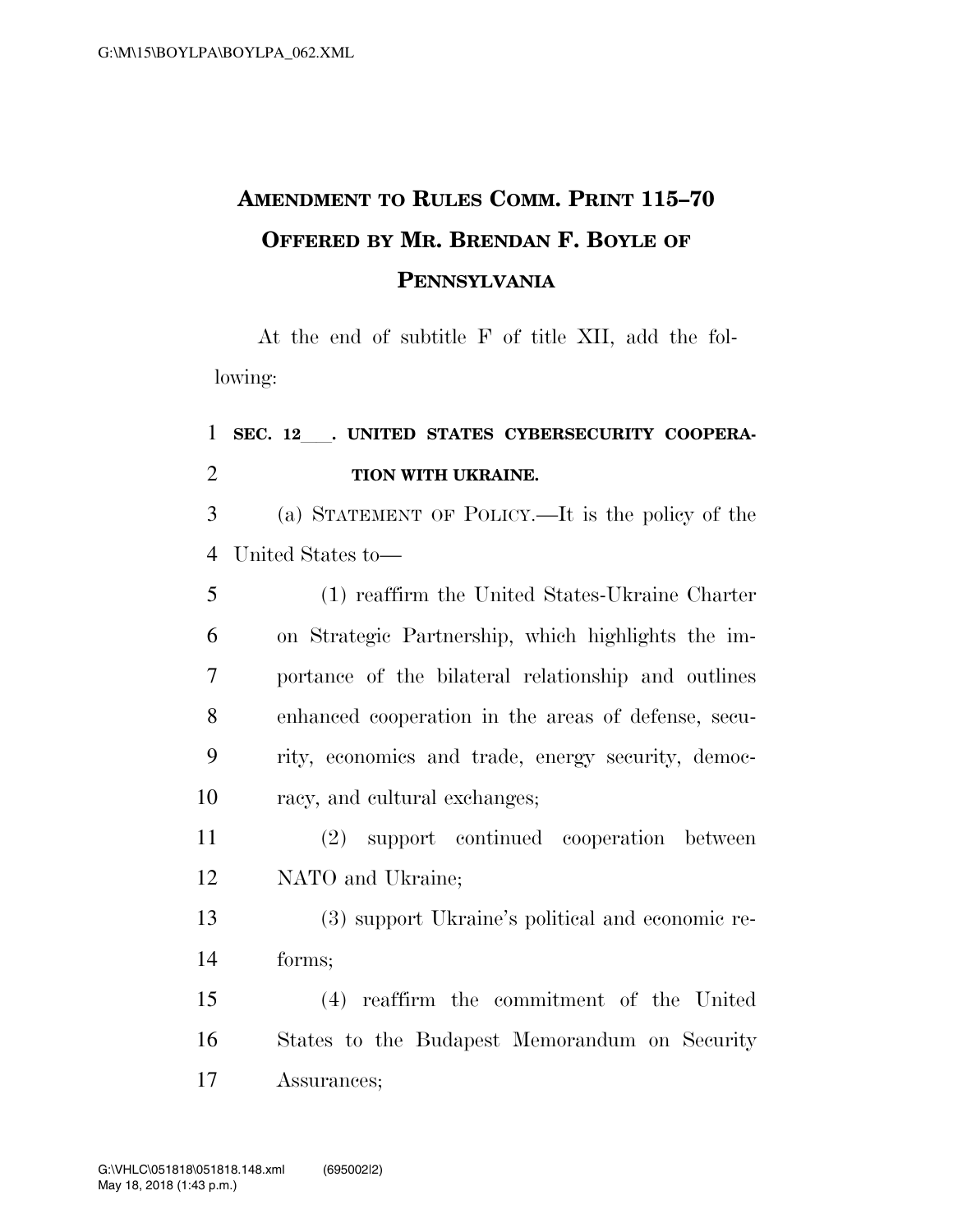(5) assist Ukraine's efforts to enhance its cy-bersecurity capabilities; and

 (6) improve Ukraine's ability to respond to Russian-supported disinformation and propaganda efforts in cyberspace, including through social media and other outlets.

 (b) SENSE OF CONGRESS.—It is the sense of Con- gress that the Secretary of State should take the following actions, commensurate with United States interests, to as-sist Ukraine to improve its cybersecurity:

 (1) Provide Ukraine such support as may be necessary to secure government computer networks from malicious cyber intrusions, particularly such networks that defend the critical infrastructure of Ukraine.

 (2) Provide Ukraine support in reducing reli- ance on Russian information and communications technology.

 (3) Assist Ukraine to build its capacity, expand cybersecurity information sharing, and cooperate on 21 international cyberspace efforts.

 (c) REPORT.—Not later than 180 days after the date of the enactment of this Act, the Secretary of State shall submit to the congressional defense committees and the Committee on Foreign Affairs of the House of Representa